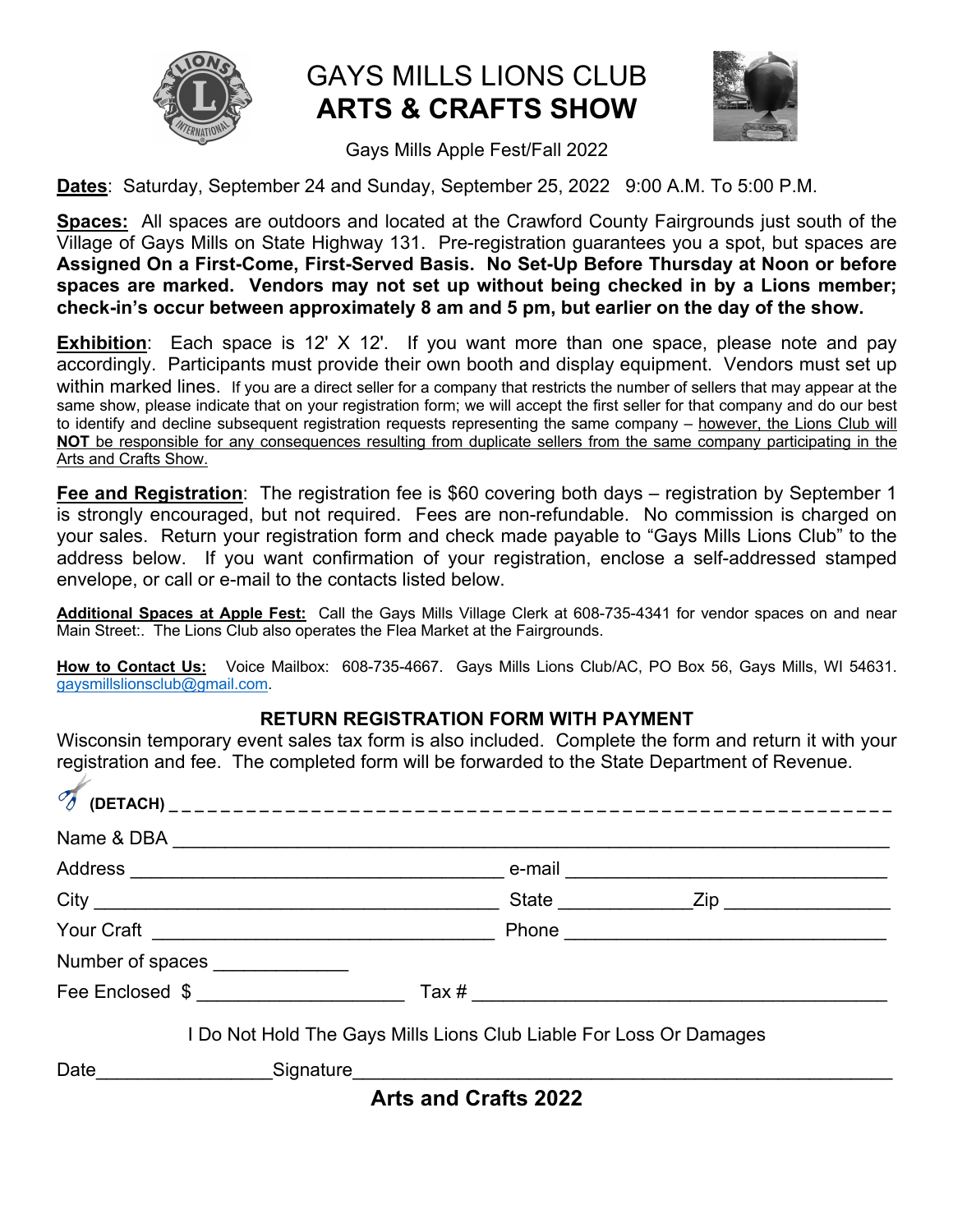# **Wisconsin Temporary Event Operator and Seller Information**

Information on this form is required under sec. 73.03(38), Wis. Stats.

*Instructions on reverse side.*

|                              |                                                                           | PART A: Event Information: To be completed by the operator of the temporary event                                                                                                                                              |  |  |  |
|------------------------------|---------------------------------------------------------------------------|--------------------------------------------------------------------------------------------------------------------------------------------------------------------------------------------------------------------------------|--|--|--|
| Е                            | 1. Name of Temporary Event Gays Mills Apple Fest / Arts & Crafts Show     |                                                                                                                                                                                                                                |  |  |  |
| $\overline{\mathsf{V}}$<br>Е | 2.                                                                        | Date(s) of Temporary Event September 24-25, 2022                                                                                                                                                                               |  |  |  |
| N                            | 3. Location of Temporary Event (e.g., Venue, City) Gays Mills WI 54631    |                                                                                                                                                                                                                                |  |  |  |
| Т                            |                                                                           | PART B: Operator Information: To be completed by the operator of the temporary event                                                                                                                                           |  |  |  |
| O<br>P<br>Е<br>R<br>A        |                                                                           | 1. Name and Address Gays Mills Lions Club                                                                                                                                                                                      |  |  |  |
|                              |                                                                           | PO Box 56, Gays Mills WI 54631                                                                                                                                                                                                 |  |  |  |
|                              | 2.                                                                        | Daytime Telephone Number (608) 735-4667<br>and the control of the control of the control of the control of the control of the control of the control of the                                                                    |  |  |  |
|                              | 3.                                                                        | Email Address gaysmillslionsclub@gmail.com                                                                                                                                                                                     |  |  |  |
|                              |                                                                           |                                                                                                                                                                                                                                |  |  |  |
| Т                            |                                                                           | If blank, check appropriate box:                                                                                                                                                                                               |  |  |  |
| Ő                            |                                                                           | No Taxable Sales<br>$\boxed{\mathbf{v}}$ Exempt Nonprofit Organization<br>Exempt under Occasional Sales Rule                                                                                                                   |  |  |  |
| R                            |                                                                           | Other - Explain:                                                                                                                                                                                                               |  |  |  |
|                              |                                                                           | PART C: Seller Information: To be completed by seller and given to event operator on or before the first day of event.                                                                                                         |  |  |  |
|                              | THIS IS NOT AN APPLICATION FOR A WISCONSIN TAX ACCOUNT - SEE INSTRUCTIONS |                                                                                                                                                                                                                                |  |  |  |
|                              |                                                                           |                                                                                                                                                                                                                                |  |  |  |
|                              | 1.                                                                        | Legal Name and the contract of the contract of the contract of the contract of the contract of the contract of                                                                                                                 |  |  |  |
| S<br>Е<br>Е<br>R             | 2.                                                                        | Business Name<br><u> 1980 - Andrea Station Andrea Station (m. 1980)</u>                                                                                                                                                        |  |  |  |
|                              | 3.                                                                        |                                                                                                                                                                                                                                |  |  |  |
|                              | 4.<br>5.                                                                  |                                                                                                                                                                                                                                |  |  |  |
|                              |                                                                           | Home Telephone Number (Australian Company of Company of Company of Company of Company of Company of Company of Company of Company of Company of Company of Company of Company of Company of Company of Company of Company of C |  |  |  |
|                              |                                                                           | Business Telephone Number ( )                                                                                                                                                                                                  |  |  |  |
|                              |                                                                           | 7. Social Security Number $X \times X - X \times -$ _ _ _ _                                                                                                                                                                    |  |  |  |
|                              | Federal Identification Number (FEIN) X X - X X X<br>8.                    |                                                                                                                                                                                                                                |  |  |  |
|                              | 9.                                                                        | Check one box indicating the type of activity you intend to engage in at this event:                                                                                                                                           |  |  |  |
|                              |                                                                           | Selling Taxable Merchandise or Service<br>Display Only                                                                                                                                                                         |  |  |  |
|                              |                                                                           | Selling Exempt Merchandise or Service<br>Exempt under Occasional Sales Rule                                                                                                                                                    |  |  |  |
|                              |                                                                           | Direct Sellers, Company Name<br>Nonprofit Organization                                                                                                                                                                         |  |  |  |

*I declare that the information on this form is true and correct to the best of my knowledge and belief and that I am authorized to sign this form.*

| Sinnature<br><sub>- · ອ'</sub> ıalul <del>c</del> . |                                                                                                                                                                                                                                   | Date: |  |
|-----------------------------------------------------|-----------------------------------------------------------------------------------------------------------------------------------------------------------------------------------------------------------------------------------|-------|--|
|                                                     | $\mathbf{r}$ , and the contract of the contract of the contract of the contract of the contract of the contract of the contract of the contract of the contract of the contract of the contract of the contract of the contract o |       |  |

Information about temporary events, including forms, instructions and Common Questions can be found on the Department of Revenue's website at revenue.wi.gov/html/temevent.html. If you have additional questions, please contact the Department of Revenue by email at DORTempEvents@wisconsin.gov or telephone at (608) 264-4582. See reverse side for submission instructions.

#### **\*\* Do not email event reports to maintain confdentiality of seller information \*\***

Print Name: